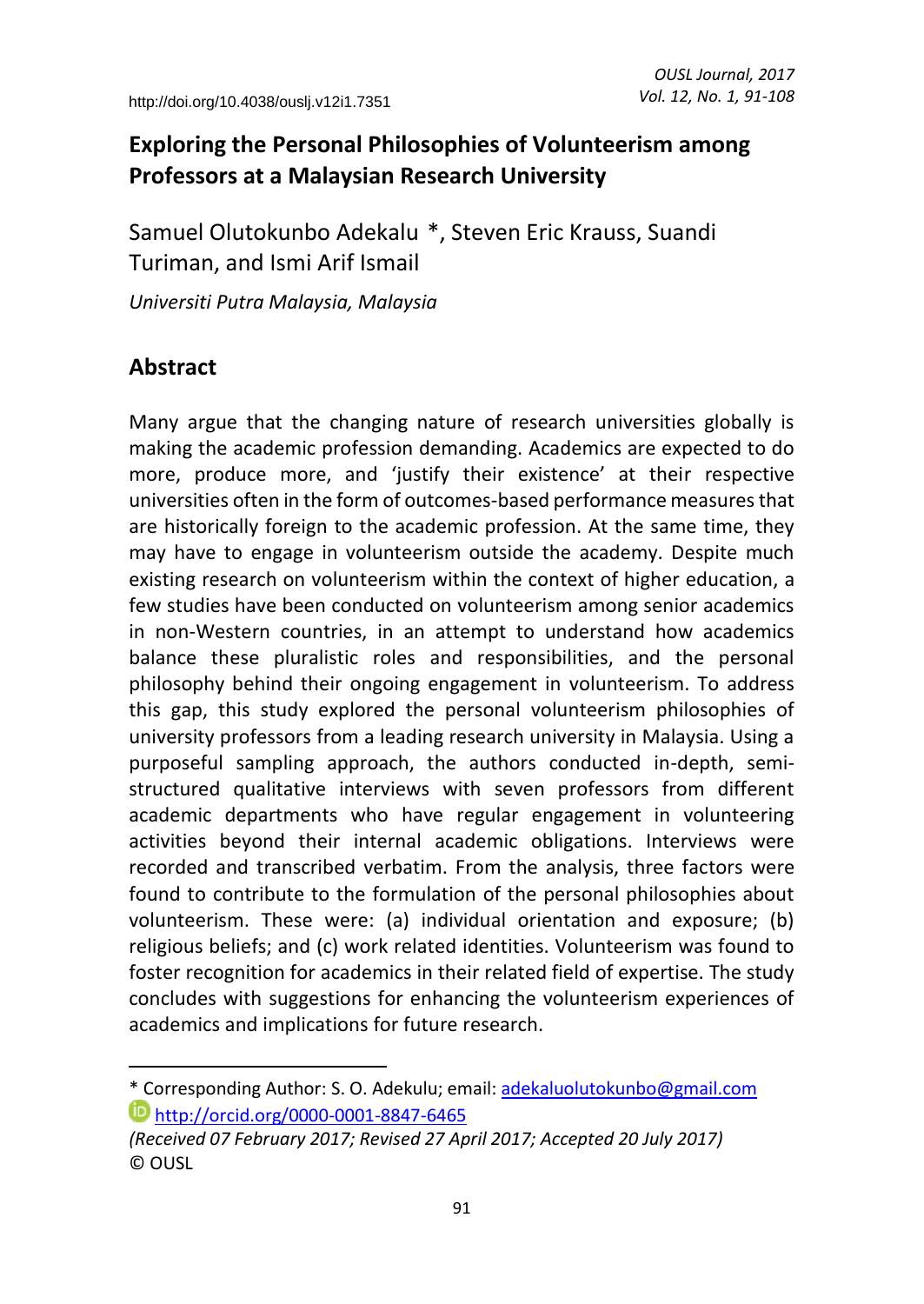**Keywords:** Community Engagement, Personal Philosophy, University Professor, Volunteerism.

### **Introduction**

It is very difficult to volunteer, if I detach myself from my academic work, because academic work is my life, I don't have free time… For example, I go home with three [students' theses], and read up to 3:00 am in the morning, when would I have time to do volunteering work outside of my academic work? (Informant 1, Professor).

It is widely known that academics' varied responsibilities are taxing and time consuming. Consequently, many academics complain that they have little time for volunteering activities (Bailyn, 2003; Neumann, Terosky & Schell, 2006; Kogan & Teichler, 2007; Terosky, O'Meara & Campbell, 2014). Yet, the contribution of academics to volunteerism cannot be underestimated. Professorship is a highly prominent position in the academic profession and volunteer work is an extension of an academic career often critical for faculty members to gain real-world work experience and to boost the reputation of their respective institutions. Professors are acknowledged leaders in their subject fields and most influential in the academic world (Tight, 2002; Ismail, 2005; Neumann et al., 2006; Ismail, Silong, Asimiran & Hassan, 2011; Safiah, Mohd-Taib, Norliah & Mahadi, 2012). Becoming a professor is not the final destination of an academic career, but a means to continue with one's work and to be confident of one's ability (Ismail, 2005; Terosky, 2005). At present, in formal organizations like universities, corporate organizations, ministries and government agencies where professors are mostly employed, it is often assumed that voluntary engagement in knowledge sharing and service to community by professors is undervalued due to numerous commitments in the form of teaching, research, scholarship and service (Boyle & Sawyer 2010; Terosky et al. 2014).

The terms "volunteerism" and "volunteer" are defined differently depending on the cultural, religious, and geographical diversity to which volunteerism is applied. Volunteerism involves rendering of service by choice or freewill for the benefit of the wider community by an individual, group, or institution without necessarily expecting monetary gain in full knowledge and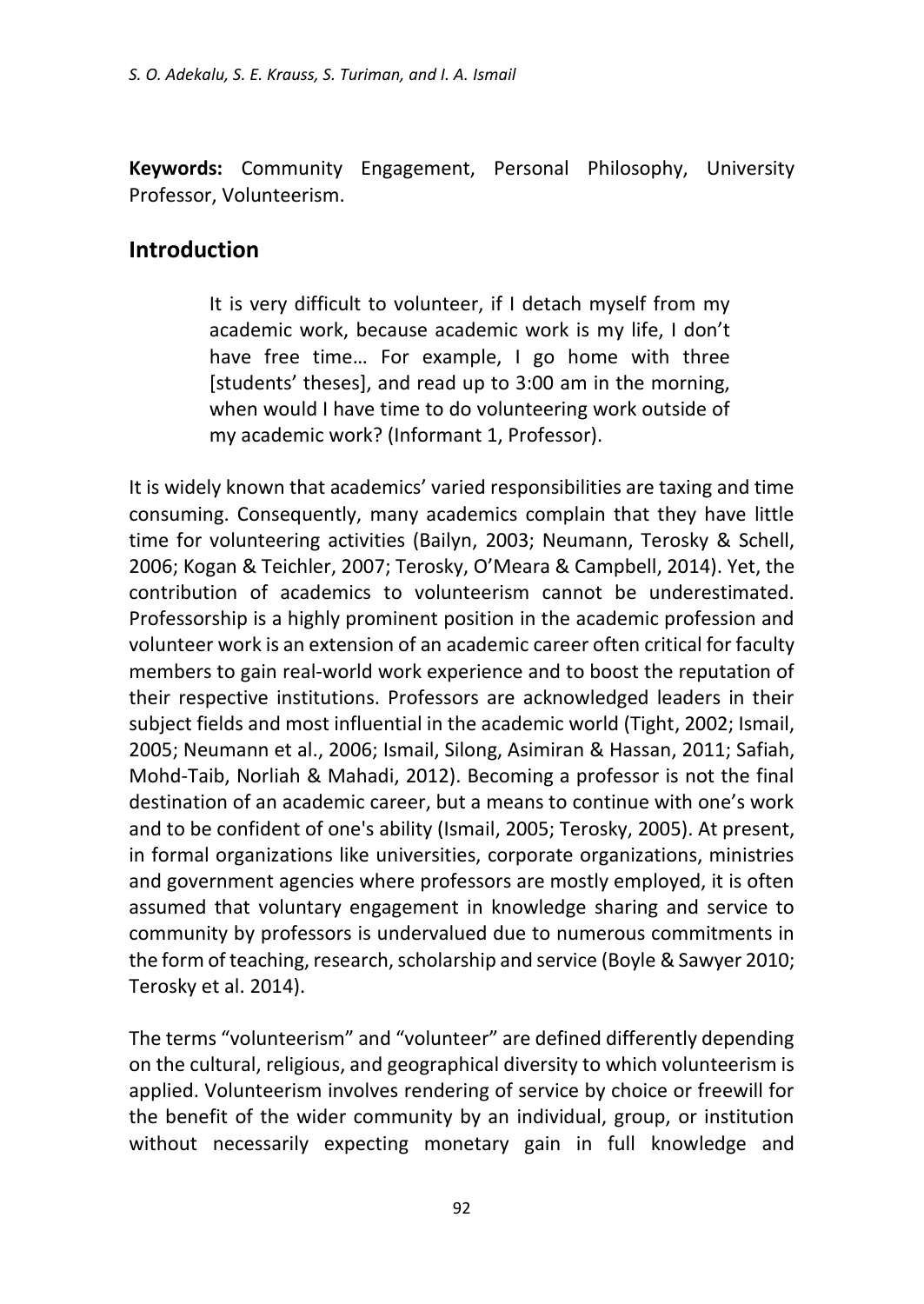appreciation of being a volunteer (Huiting, 2011). Aside from this definitional perspective, there could be other individual reasons that reveal a personal philosophy of why people engage in volunteering activities. Some people tend to volunteer to promote a cause they feel strongly about, while others choose volunteerism as a way to 93gain skills to develop individual careers or to build communal reputation (Musick & Wilson, 2003).

A comprehensive review of the literature on volunteerism conducted as a backdrop to this study revealed that few studies attempt to address personal philosophies around volunteerism. According to Merriam (1982) personal philosophies are critical for informing one's practice. The word "philosophy" has many definitions considering the various arguments among scholars. However, in this study, we assumed "philosophy" is a defining part of an academic's career experience based on intension and reasons that informs the decisions and actions that academics make for their meaningful engagement in volunteering work. Past studies have revealed that having a personal philosophy is related to a greater sense of empowerment, happiness and achievement, which sometimes shape one's beliefs and behavior, choices and decisions, and dictate motivations (Askhiem, 2003; Paul, 2007).

In the last three decades, in spite of a growing literature on volunteerism, very little is known about academics' engagement in volunteerism specifically (Eisenberg & Fabes, 1998; O'Meara, 2003). Most academics studying for or holding PhD degrees, particularly university professors at various stages in their careers, have to function as volunteers or pseudovolunteers within their community of practice and respective institutions (Ismail, 2005). However, the general perception of volunteerism is that it is often undertaken out of one's own free will in the quest to help others. In this study, volunteerism is defined as an act of making choices to share and do things, to support community and society in ways that go beyond one's basic obligations (Michael, 2008). Unveiling the elements around personal philosophies of volunteerism among senior academics is important because of the relationship between volunteerism, community development and academic career trajectories. One of the primary aims of community development is to facilitate cooperation and support in the community through volunteerism (Midgley & Livermore, 1998). Among the selected criteria in promoting academics' career prospects is regular engagement in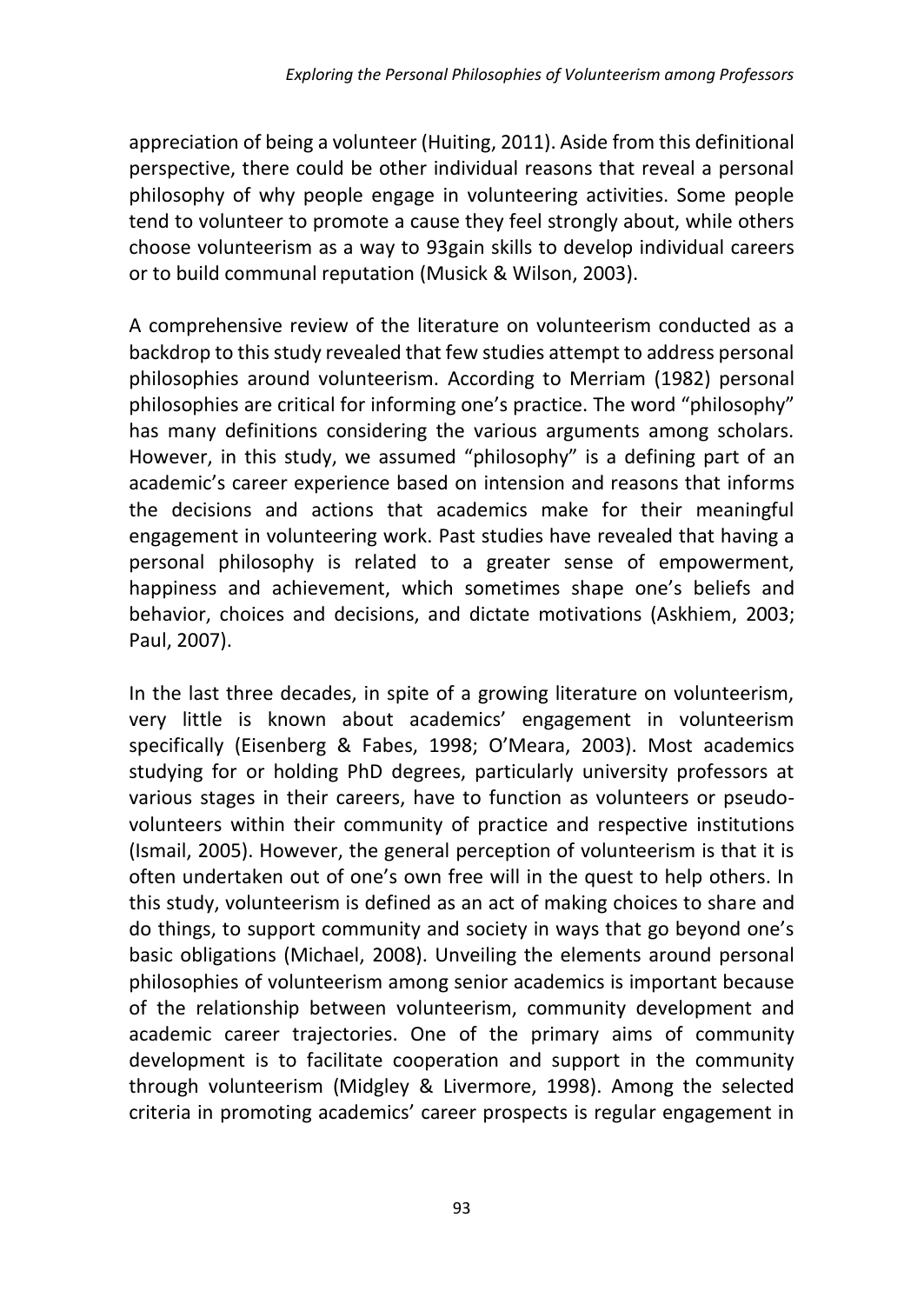social work, which can be sustained through volunteerism (Ismail, 2005; Safiah et al., 2012; Terosky et al., 2014).

Although previous studies have identified a number of factors relating to the reasons why people participate in volunteer work, few have attempted to give voice to the personal philosophies behind volunteerism, particularly among academic staff. Several studies related to volunteerism in universities and colleges have focused on student engagement (Bradford, 2005; Holdsworth, 2010, Turiman et al., 2011; Darwen & Rannard, 2011; Nazilah, Rozmi & Fauziah, 2014), while a few have addressed academics' engagement in volunteerism. Some related studies have shown associations between people engagement in volunteerism and personal beliefs (Greenslade & While, 2002; Law & Shek, 2009; Jasmin, Turiman, Hamzat & Ismail, 2015), and family-of-origin upbringing/orientation (Rosenhan 1973; Clary & Miller 1986; Hart & Fegley, 1995; Lee, 1998; Fletcher, Elder & Mekos, 2000). Lee (1998) in her study of 566 student volunteers in Hong Kong, found that volunteer role identity was related to parental volunteering, perceived expectations and to their intention to volunteer during their college careers. In response, the current study focuses on academics, specifically professors, and the personal philosophy that drives their participation in volunteerism. Academics' contribution to community development encompasses the different ways that they support community beyond their academic obligations of research, teaching and consultancy. The engagement of academics in volunteerism often plays a dual role of advancing the general mission of the university as well as providing a mechanism for improving the wellbeing of the people in the community (Hussin & Mohd Arshad, 2012). It is also a means of gaining meaningful work experience, as well as developing skills that are necessary for professional development. Above all, there is limited research on the underlying philosophies behind why academics volunteer. The question of how one defines his or her personal volunteerism philosophy and what form that personal philosophy takes has yet to be addressed.

# **The Current Study**

Personal philosophies can be simple, developing, or well-developed. Philosophy in the context of the current study represents an individual statement about volunteerism based on personal experience and academic background, in the course of one's career development. The core responsibilities of academics in Malaysian universities revolve around a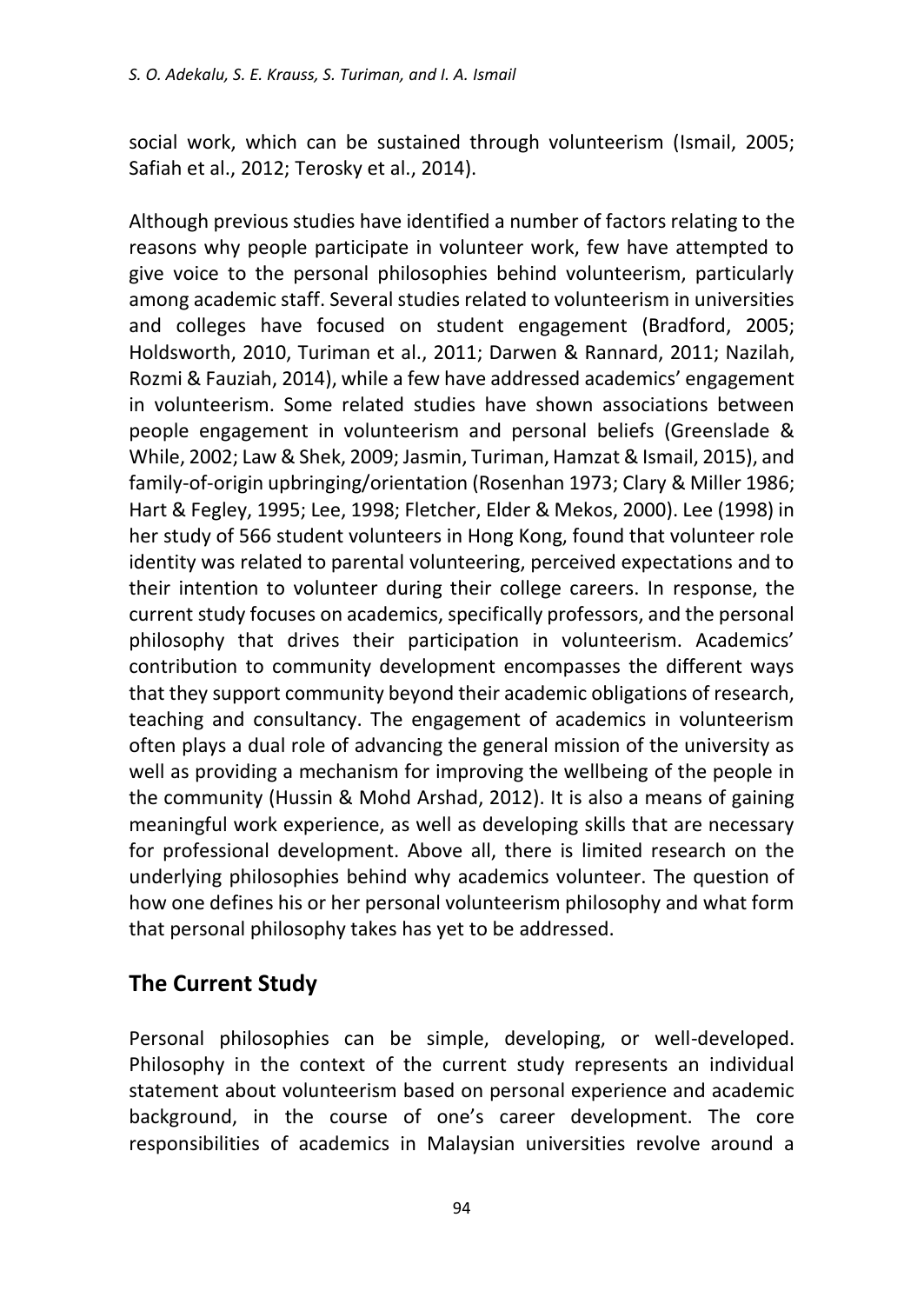three-in-one function of teaching, research and service provision. This unique blend of tasks distinguishes them from pure educators, service providers or researchers of other corporate and public organizations (Maimunah & Roziah 2008). Specifically, senior academics in Malaysian public research universities are expected to produce more scholarly work and to integrate their research findings directly into their teaching. This added burden is one that academics from teaching universities in the country do not share. Moreover, academics at research universities are expected to share research findings with the community as volunteers outside the academy. Hence, this study aims to contribute to the volunteerism and higher education literatures by unveiling the personal philosophies of university professors' engagement in volunteerism, outside of their core responsibilities of teaching, research, and consultancy. The study sets out to answer the core research question, "how do university professors describe their volunteerism philosophy?"

# **Methodology**

Based on the exploratory nature of the research purpose, face-to-face, indepth, semi-structured qualitative interviews were used to collect the study data. A purposive sampling method was employed and informants were selected using a criteria-based approach. The criteria for inclusion in the current study were three: (a) informants had to be senior academics in the rank of full professor; (b) they had to come from different academic fields of study; and (c) they had at least twenty years of career work with expertise in volunteerism, as it was assumed that those who had more regular engagement in volunteering activities would be able to provide more indepth data. The study data were obtained at the public university with the highest number of PhD-level academic staff in Malaysia. This university was approved as a research university (RU) by the Malaysia Government with a reputation for excellence in teaching and research. We initially contacted fifteen professors from different academic departments within the university and seven responded to the invitation to partake in the research. Interviews were held at the study participants' offices in the university.

Among the seven participants, five were males and two were females. Six of the professors were Muslim and one was Buddhist. The age of the informants ranged from late 40s to late 60s with an average of more than 20 years' experience in academia. The participants came from different academic backgrounds including Educational Studies, Engineering, Human Ecology,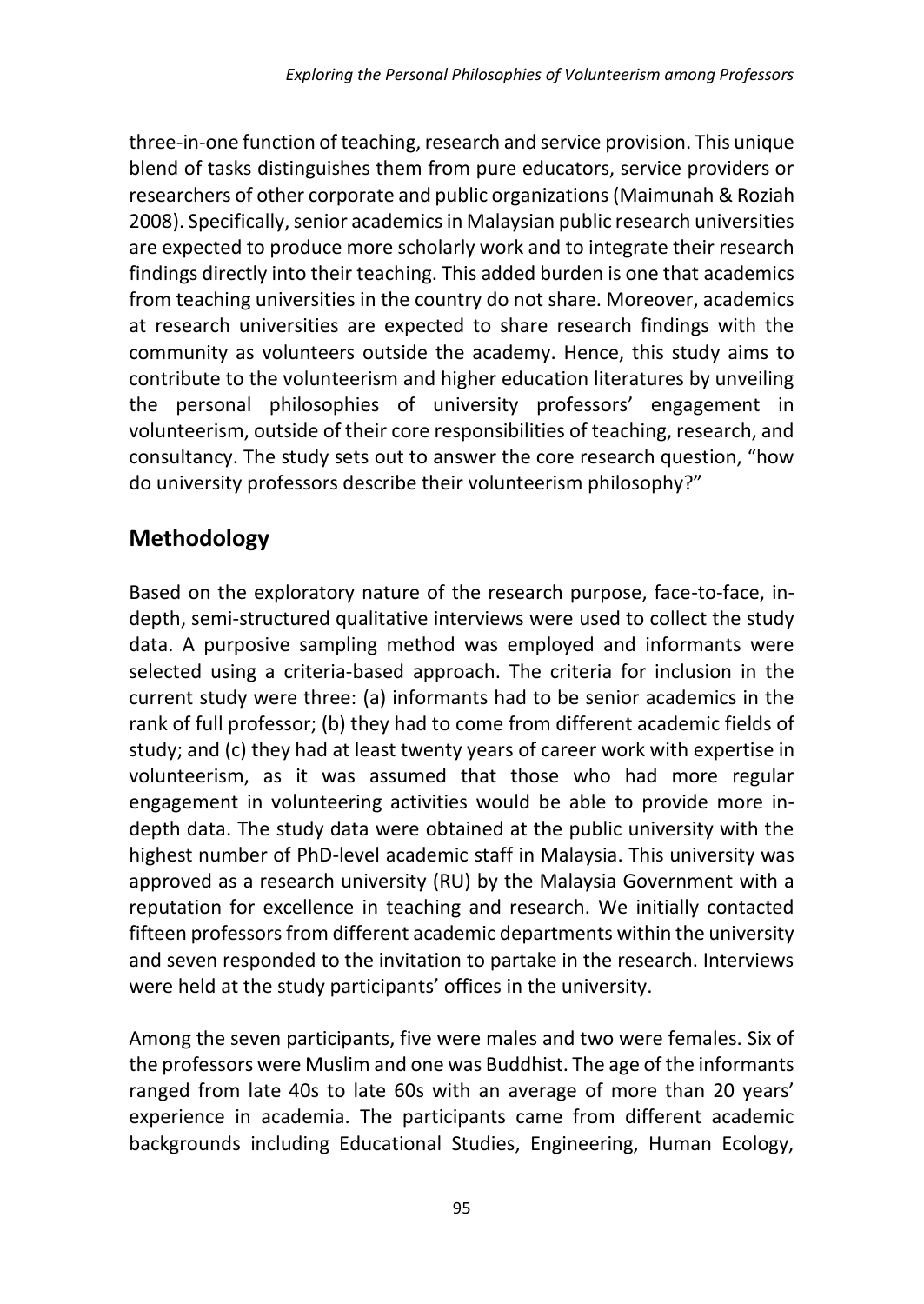Agriculture, Pure Sciences, Social Sciences and Business. The informants all had Doctoral degrees from overseas institutions, namely the United States, United Kingdom, Belgium, and Australia. All of the informants were Malaysian nationals. Within the sample, one was a Professor Emeritus, while the remaining six were full Professors.

Each interview lasted approximately forty minutes. Interviews were taperecorded and transcribed verbatim. Data analysis was done manually. The lead author carried out the interviews while the other team members engaged in peer debriefing and reading over the data and results for threats to trustworthiness and validity (Creswell, 2007). The professors' identities were coded to ensure their anonymity and confidentiality. The below table shows the details of the professors who participated in the research.

| <b>INFORMANTS</b> | <b>ACADEMIC STATUS</b>    | <b>AREA OF EXPERTISE</b>      | <b>GENDER</b> |
|-------------------|---------------------------|-------------------------------|---------------|
| Informant 1       | Professor                 | Youth Development             | Male          |
| Informant 2       | <b>Professor Emeritus</b> | <b>Extension Education</b>    | Male          |
| Informant 3       | Professor                 | <b>Community Development</b>  | Male          |
| Informant 4       | Professor                 | Accounting                    | Female        |
| Informant 5       | Professor                 | Soil Science                  | Male          |
| Informant 6       | Professor                 | Human Resource                | Female        |
|                   |                           | Development                   |               |
| Informant 7       | Professor                 | <b>Electrical Engineering</b> | Male          |

#### **Table 1: Profiles of Informants**

## **Results**

The results illuminated informants' personal philosophies about volunteerism, which encompassed three main elements: (a) individual orientation and exposure, (b) religious beliefs and (c) work related identities (See Figure 1).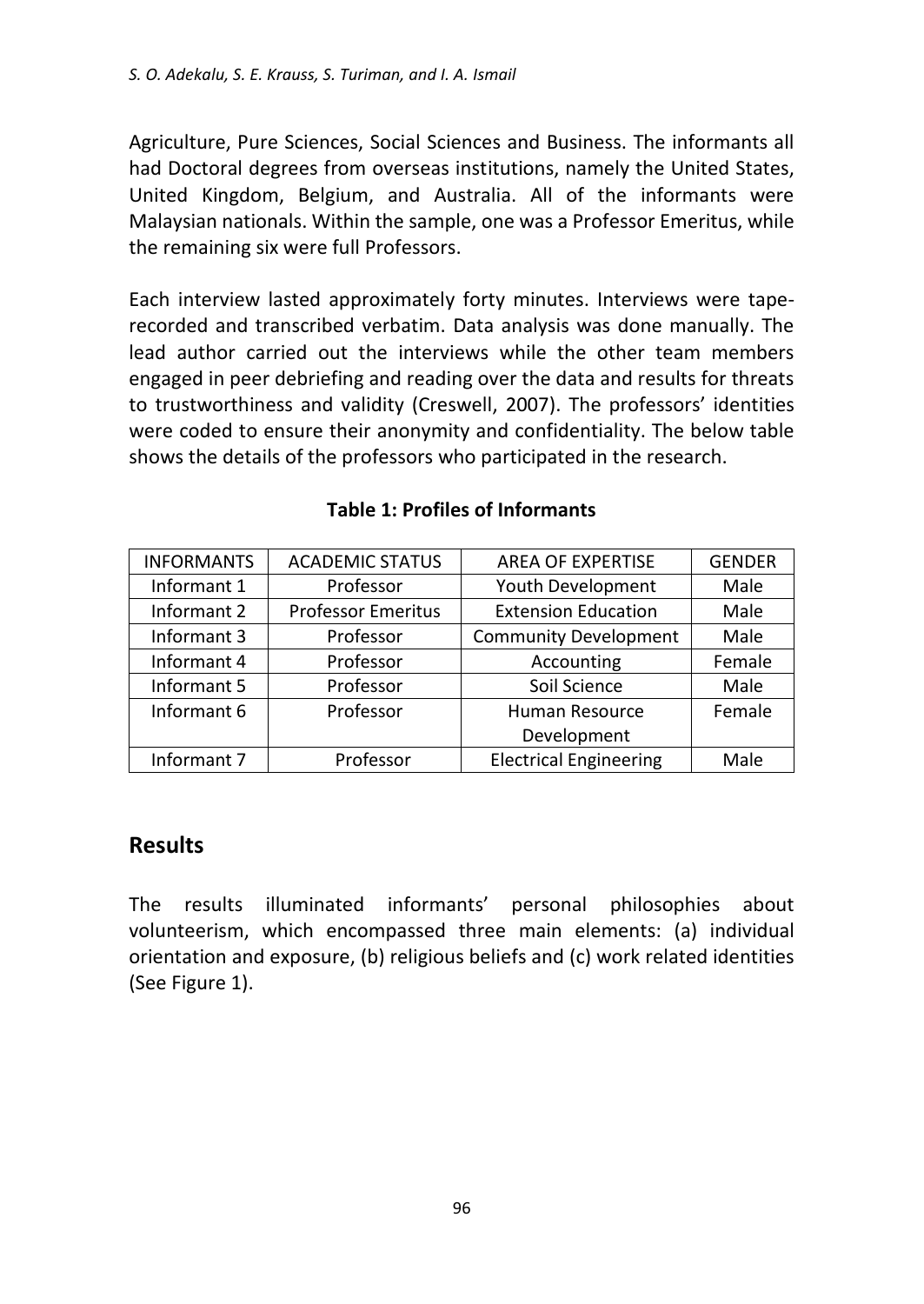

**Figure 1: Main elements emerged in the volunteerism philosophy**

#### **Individual Orientation and Exposure**

In today's world, people live in societies where individual or group's action and interest are dominant. This dimension refers to how people define themselves and their relationship with others. Life decisions such as career choices and intention for volunteerism are normally made by individual themselves based on orientation. Gerpott, Domsch, and Keller (1988) define individual orientation in the context of work careers as preferences concerning types of work-related values, performance standards, and forms of recognition. Exposure includes attitudes, beliefs, and behaviors toward a variety of issues and topics (Hall, 2005). As revealed by the participants, individual orientation and early life exposure to volunteering activities helped the professors formulate a personal philosophy about volunteerism in the course of their academic career development. For example, informant 1, a professor in the field of youth development, defined his personal volunteerism philosophy as, *"Fulfilling the right of others, without demanding your own in return"*. Part of what helped form this volunteerism philosophy was his exposure to scouting during his early school days. He elaborated:

Volunteerism is part of the field I am in now. I remember during my early school days, there were many organizations in the school so I preferred to join the scouting group. In scouting they always prepare you to become volunteers. Anytime I go to my community, I volunteer to develop those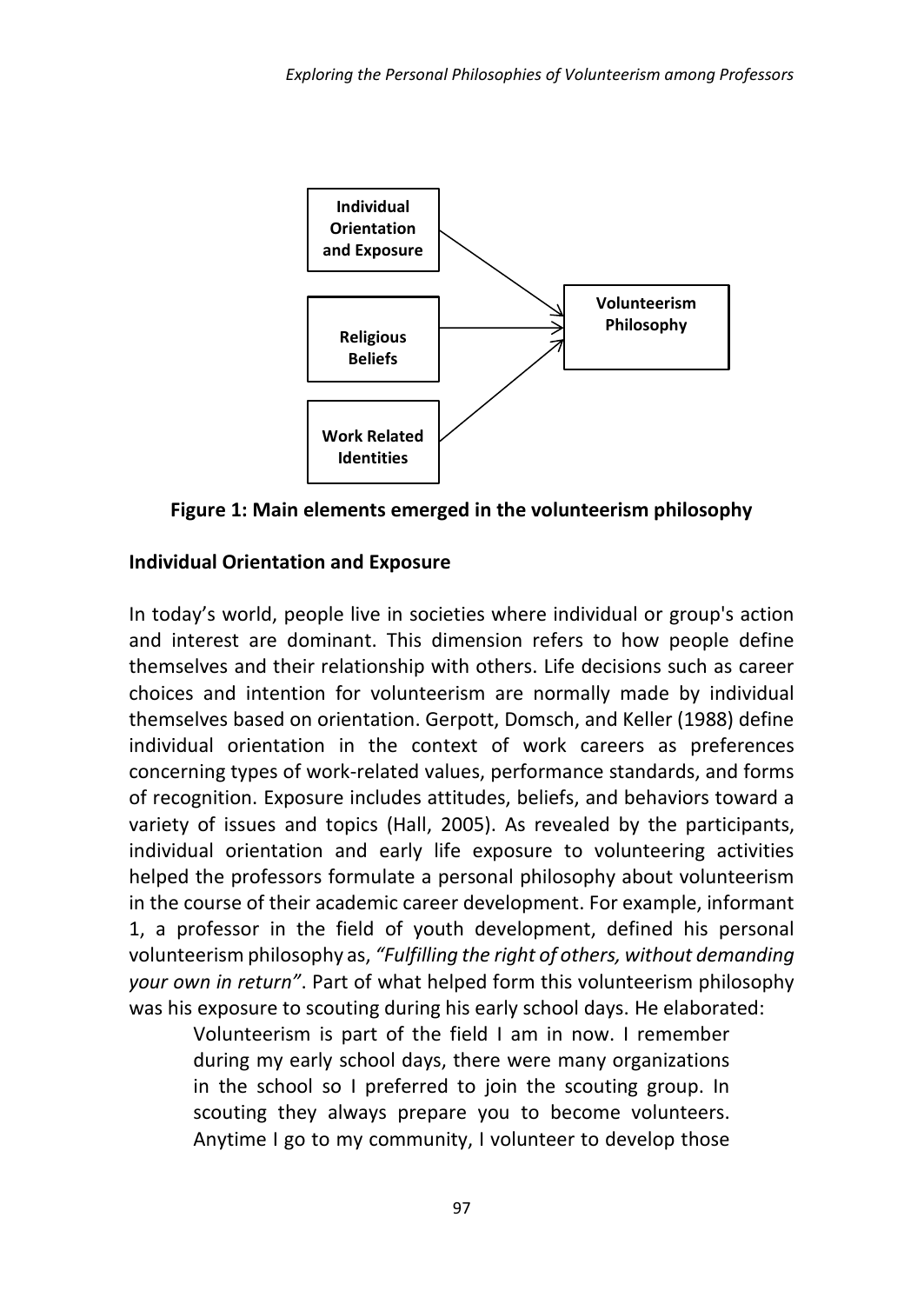young scouts in my village that were not privileged to continue their studies due to economic constraints. I trained them in entrepreneurship programmes and community work. So, my exposure to scouting contributed to my interest in volunteering.

Informant 7, a professor with 30 years' experience in the field of electrical engineering, defined his volunteerism philosophy as, *"Happy humanity as a whole."* The informant believed people should be happy helping others in need, but due to a lack of proper education and experience, some people do not acquire an orientation that allows them to help others. For him, exposure to scouting built his foundation for engaging in volunteering work. He stated:

I remember at age seven. I was part of the boy scouts in my primary school days and during the course of my scouting life I was exposed to do volunteering work from "house to house"... So, I think the training from childhood influenced me to do volunteer work.

Informant 2 was a Professor Emeritus in field of Extension Education, and was also a former Vice Chancellor of a public university. He believes strongly in the adage that, "*the hand that gives is more honourable than the hand that receives."* He described his engagement in volunteering work as a way to ensure community wellbeing. His standing volunteerism philosophy is, *"Serve others and give them the opportunity to reveal themselves*." To him, human beings are like flowers that must be given water to grow. He cited one of his personal experiences in volunteerism as follows:

I was young in the university when I started volunteer work. Though I would say that my up-bringing have been a source of inspiration for me to get involved in volunteering, I learnt this from my father whom in his time often took me to the farm at age five to work to raise money to train other people to school. One of my successful volunteerism projects was called *"Let the villages decide".* In this project, I received a \$5000 grant for community leadership from the Malaysian government, which I gave to the community. Later when I visited the community, they asked me what we should do with the money. I replied saying I don't know, and that they should decide what to do with the money. The next time I visited them they said they wanted to have a workshop, which I built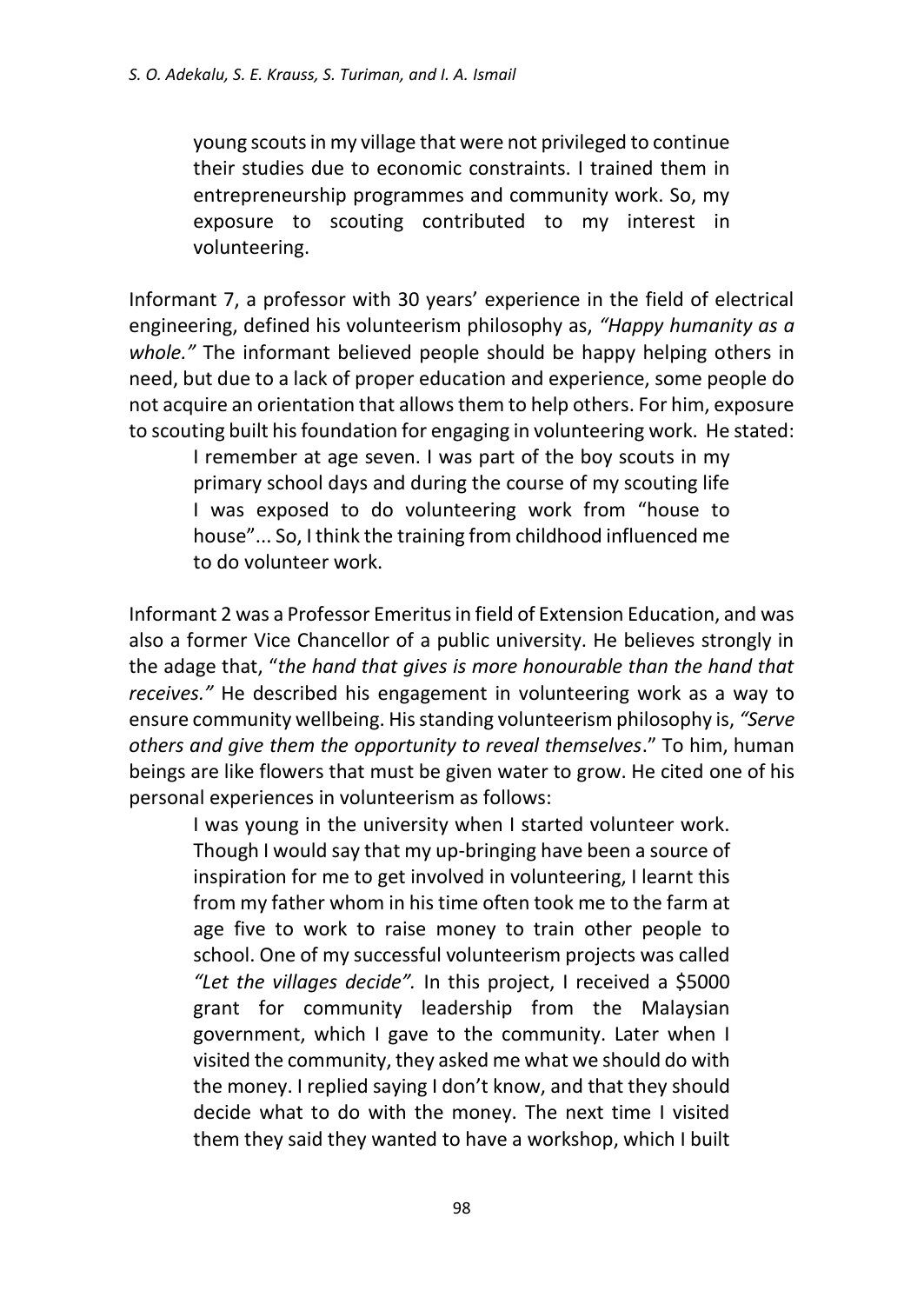for them. This little project was developed in five villages, one has a village library. When I left, the villagers cried!

Informant 4, a professor of accounting also mentioned the role of exposure and experience on developing the desire to volunteer when she stated: My volunteerism philosophy is basically *"For Mutual benefit",* based on the exposure I had in my field of expertise, one is expected to be up-to-date on different methods in solving problems -- I believe through engagement in volunteer work, I gain something from you and you also gain something from me. We gain to learn new things, exposure to new environments, meeting people and establishing networking, in terms of expertise.

## **Religious Beliefs**

Religious beliefs are a common theme found in much of the literature on volunteerism and are often associated with reasons associated with engagement in volunteer work. The decision to engage in volunteer work is often determined by individual beliefs and intentions (Jasmin et al., 2015). Despite the religious differences of the study participants, the analysis revealed that religious beliefs were an important element of the participants' personal philosophy. For example, Informant 1, despite his commitment to academic work, believed his engagement in volunteering was influenced by his faith. He stated:

I do engage in volunteering work because it is "part and parcel of me" to make life better for others because that is what my religion teaches. For example, I believe that if I see people who are in need of help, and I have the chance to help but I fail to help them, that means I am not human myself.

Informants 3 and 7 also emphasized the importance of religious beliefs on their philosophy of volunteerism.

I believe if I make you happy, God will make me happy… I don't want to be the only person to reach the sky; I want everybody to get to the top. I feel joyful to [share with people], motivating them as "agents of change". (Informant 3)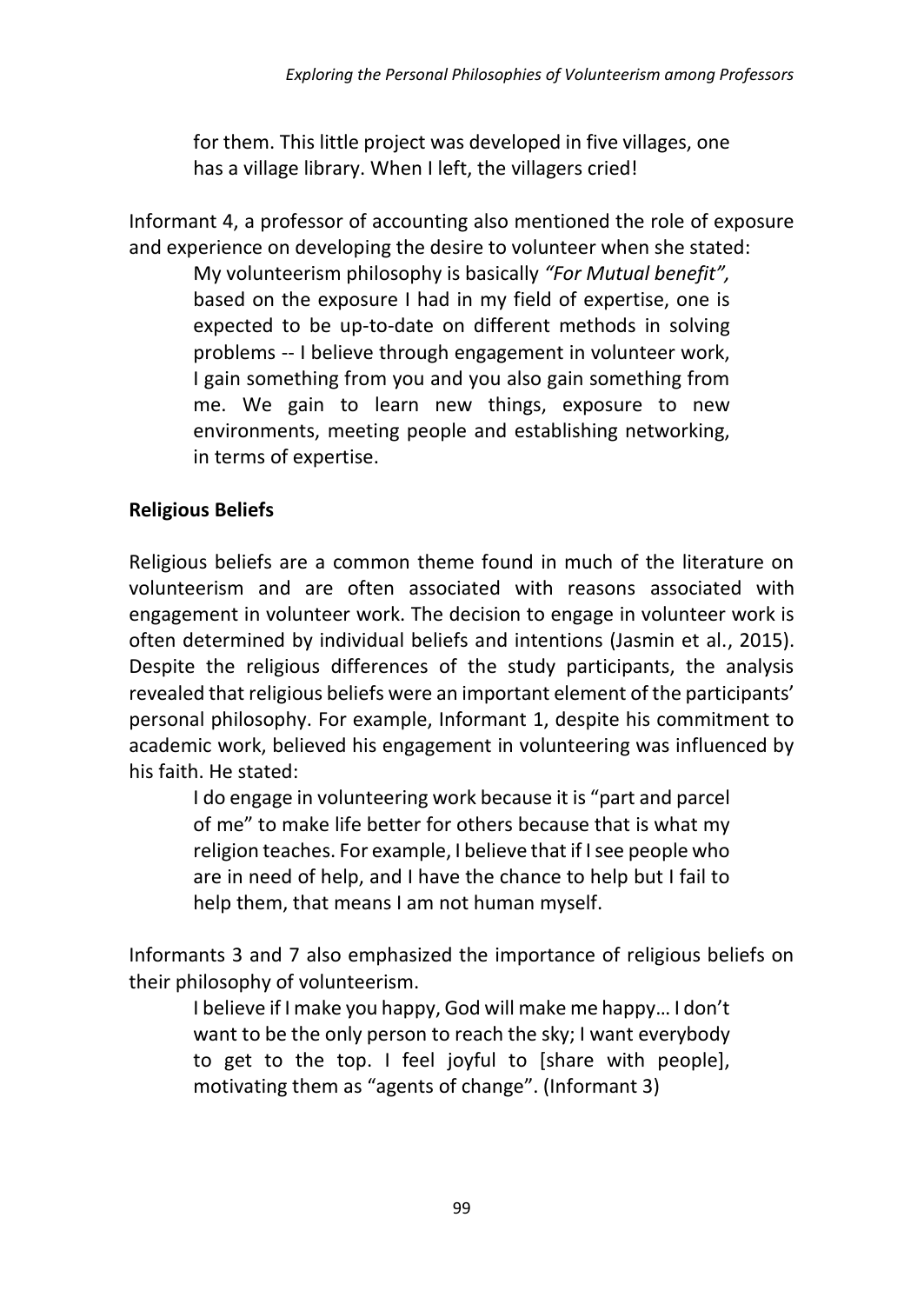I do volunteer work because it is "ordained by God" to share knowledge and wealth with people and the community. (Informant 7)

Although he didn't elaborate on the meaning of "reach the sky," informant 3 was clear that the happiness he derived from participating in volunteering activities was a major part of what his religion teaches. Efforts to meet people's needs and lead them on the 'right path' was part of what kept informants 3 and 7 moving forward in their academic careers.

Informant 6, who specializes in human resource development, reflected on her own volunteerism philosophy through what she called, *"Citizenship behavior".* To her, citizenship behaviour means involvement for community connectedness, which entails going beyond one's basic career-related tasks in order to connect and collaborate with others in the community. She further explained how her faith connects her to community-based volunteer work:

My involvement volunteer work is more of religious activities, through women's engagement. I do join religious associations, where I am invited to give religious talks in communities, compare with my colleagues who often participate in all kinds of volunteering activities.

## **Work Related Identities**

Work related identities refer to the different ways in which individuals define themselves within the context of work (Fugate, Kinicki, & Ashforth, 2004). In this study, networking evidence of university professors' engagement in volunteerism through professional and social organizations helped to shape their academic identities. Informants 7, 5, and 4 believed that volunteering in professional and social organizations in term of knowledge sharing is a part of their effort to support people in their related field of expertise:

> I do volunteering work for professional activities locally and internationally, this I do outside of my academic work, I'm a registered professional engineer in Malaysia. Also, I'm a fellow of the Institute of Engineers Malaysia as well as, the Institute of Electrical and Electronics Engineers (New York, United States). In these professional organizations, I served in various capacities, as a secretary and member of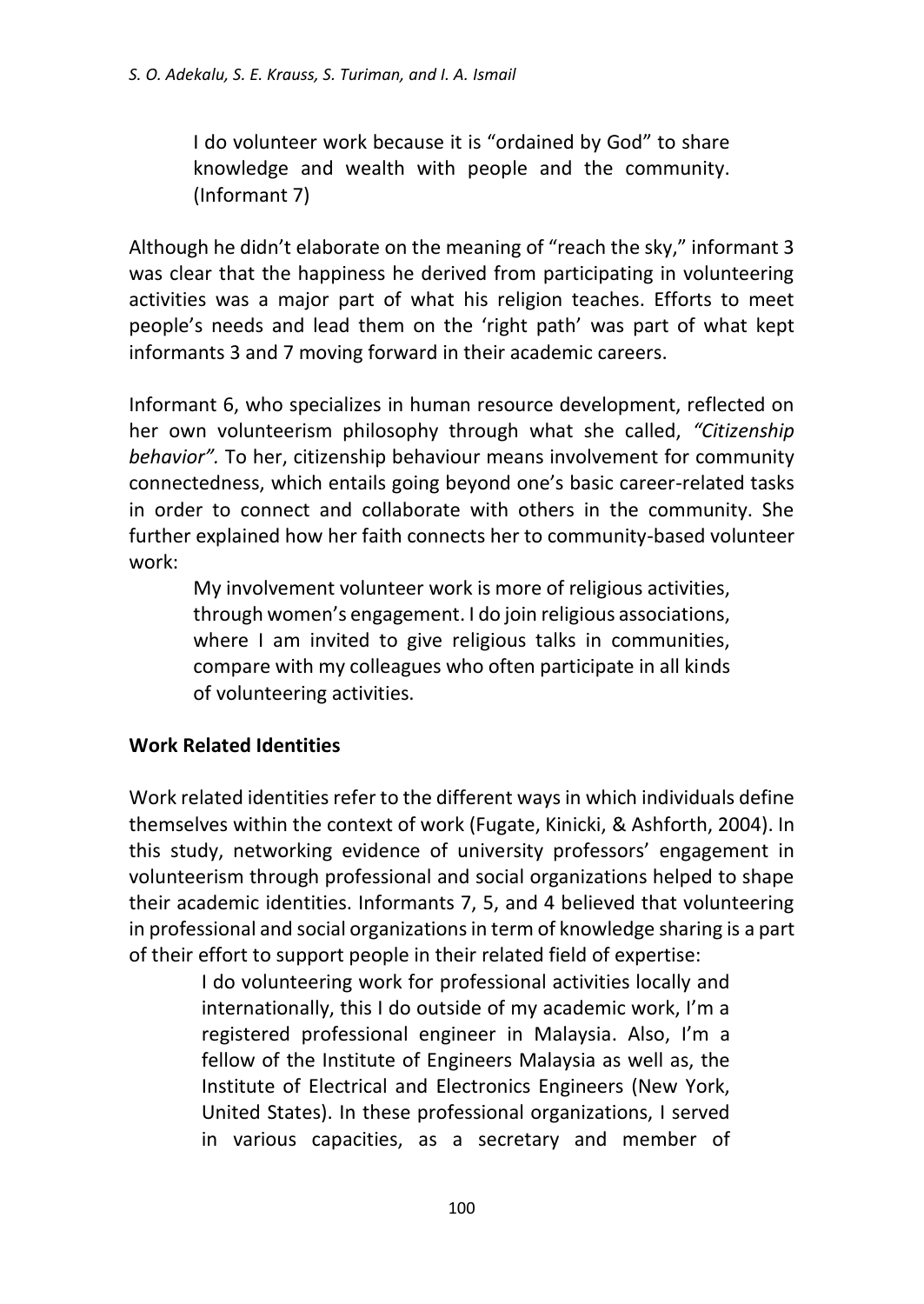committees, where I offer professional advice, to support the upcoming engineers. (Informant 7)

I am actively involved in voluntary organizations, but many of my involvements are related to my work. I am currently a committee Member of the Professional Council (Majlis Professor Negara). Also, I am one time president of various professional bodies like Agricultural Institute of Malaysia (AIM), International Society for Southeast Asian Agricultural Sciences (ISSAAS), Malaysian Society of Soil Science, Malaysian Professional Centre, UPM Academic Staff Association, among others. (Informant 5)

Basically as for me, I'm very much involved in professional work; I'm a qualified accountant and a member of the professional bodies in this country. So I get involved in their projects, for example. I'm involved in setting the development of accounting standards for this country. I also serve as an examiner for their professional examinations. (Informant 4)

This was evident with the other professors as well, some who spoke directly about how their engagement in volunteering activities -- in line with their respective academic disciplines -- helped them get recognition and build an academic identity in their area of expertise. In this regard, Informants 1, 3 and 4 said:

As professors, our areas of expertise varies, most of the time opportunities are open in that we are often called by organizations and government to give talks, develop modules/curriculum, or to be part of policy formulation. For this purpose, in the field of youth development where I specialized, I have been privileged to volunteer serving as an advisor and resource person to various organizations and government in term of policy formation. In recognition, I do receive a lot of awards from my contributions to youth development, within and outside Malaysia. (Informant 1)

I have delivered more than 700 motivational talks on how to develop the society in various workshops, seminars,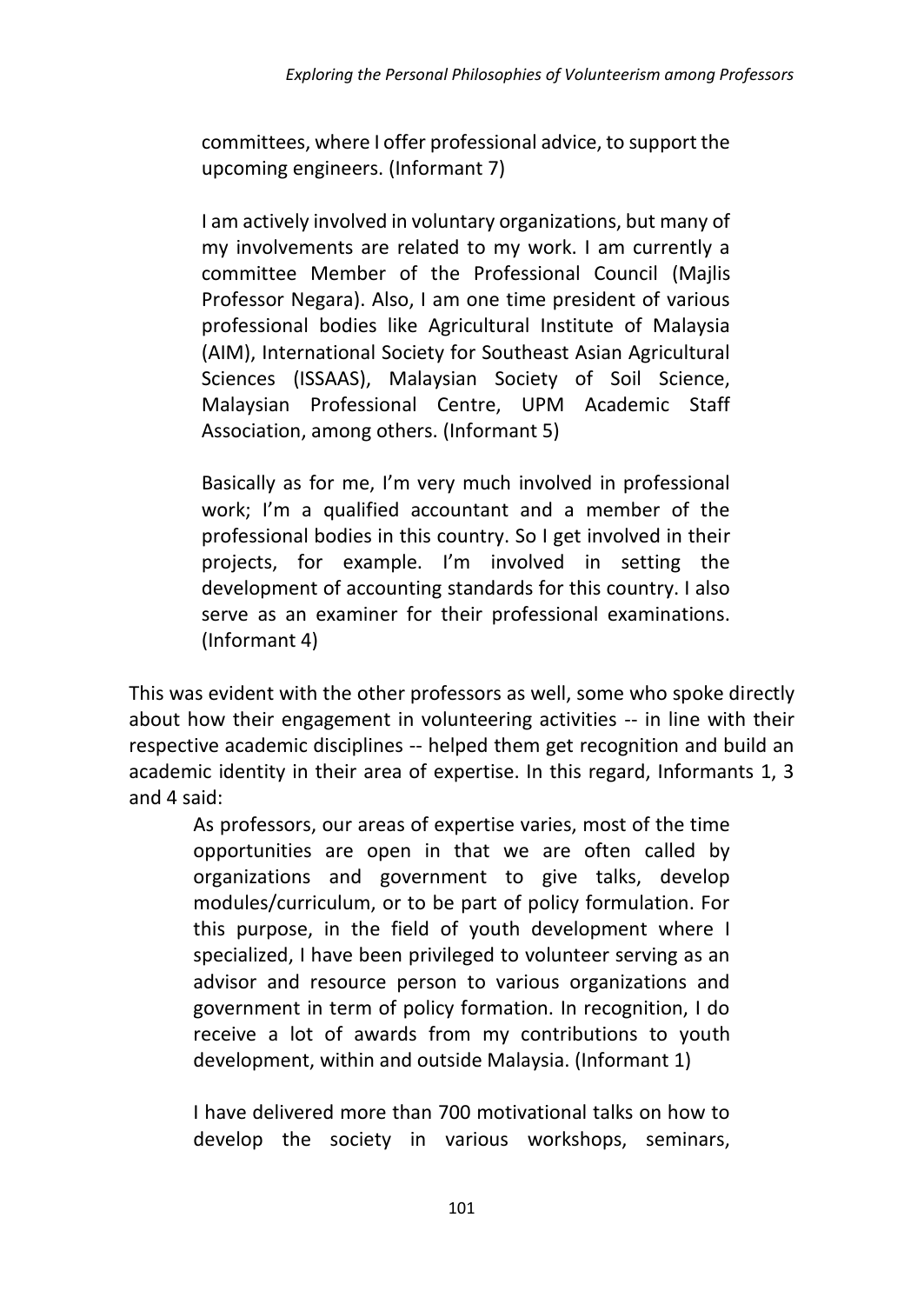conferences, and through newspapers, radio and television, which has earned me a lot of recognition and awards, both nationally and internationally. (Informant 3)

I render volunteer works with other universities, cooperate sectors, professional bodies and general public in term of extension services. For example, the ministries may need expertise from academics to volunteer, when they are doing the accreditations of a new programme… Sometime when am free, I do volunteer as an evaluator, and assessor for some of the new programmes, especially those programs offered at the private colleges and universities, and my engagement in some of these activities has made me gain commendation in my filed. (Informant 4)

# **Discussion**

Regarding the main study objective, the findings help to understand how our participants describe or define their philosophy of volunteerism. In line with related past research, the findings revealed that their engagement in volunteer work supported their career development (Tight, 2002; Ismail, 2005; Newmann et al., 2006; Ismail et al., 2011; Safiah et al., 2012; Terosky et al., 2014). The findings also resonate with studies showing that religious belief is an important factor influencing people's engagement in volunteerism, and the role of religious belief in promoting altruism (Hunter & Linn, 1980; Wuthnow, 1999; Greeley, 1997; Mattis, Jagers, Hatcher, Lawhon, Murphy & Murray, 2000; Lam, 2002).

People's engagement in volunteer work cannot be completely separated from their family orientation, academic background, and individual life exposure, particularly early-life experiences. Although the informants did not mention the influence of family upbringing, early exposure to volunteerism and academic background were discussed at length. According to Eisenberg and Fabes (1998) and Fletcher et al. (2000) family experiences are important inputs for the development of altruistic behavior. Rehberg (2005) and Gran (2006) described the likeliness of international experience impacting on individual motivation for volunteerism. Gaskin (2004) further posited that individual exposure to early participation in community service can reduce barriers to volunteerism, while experiential learning through direct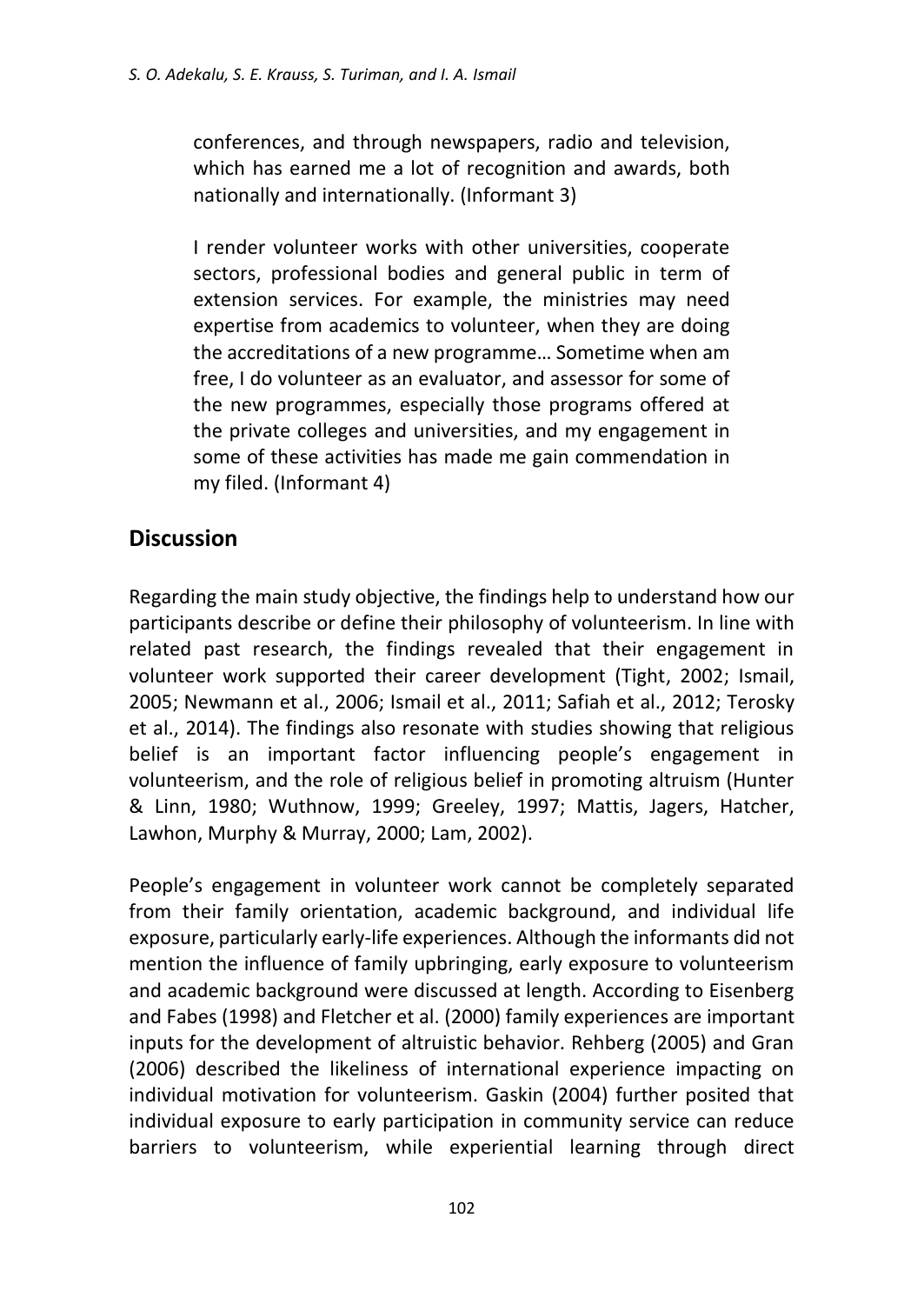experiences has been found to be a strong factor in attitudinal changes (Cummins & Lau, 2003).

The results demonstrate how volunteering helps to sustain professional identities and, in turn, career development. Career development has been defined as an individual's resolution to meet career-improvement demands as they present themselves in comparison to their contemporaries that face the same demands (Gonzalez, 2008). The academic profession is generally considered a supportive and helpful profession, in which individual experiences and enthusiasm to impact others are recognized as motivations that draw individuals to the profession (Fischman, Schutte, Solomon & Wu-Lam, 2001). Nevertheless, the enthusiasm to serve others must be sustained over time. Sustaining an academic career requires not only a determined commitment of time and energy into appropriate activities, but also demands access to appropriate resources and institutional assistance that facilitates career feasibility (Ismail, 2005; Crepeau, Thibodaux & Parham, 1999; Terosky et al., 2014). This determined commitment of time is a function of career development.

# **Conclusions, Recommendations and Directions for future Research**

This study explored the personal philosophies of volunteerism among a group of non-Western university professors. The philosophies of the academics comprised of three factors that contributed to their on-going engagement in volunteer work. Serving the community allowed them to engage in knowledge sharing and, in turn, opened doors for further opportunities in their related fields. Engaging in volunteer work thus enhanced the professors' qualifications and recognition both within and outside the academic community (Ismail, 2005).

Although the findings are limited to one public university in Malaysia, similar educational institutions may find the results of this study useful for providing consideration toward developing avenues to promote greater involvement of academicians in volunteer work beyond their regular engagement in teaching, research and consultancy. Individual orientation and exposure to volunteerism were found to be significant factors for the academics' involvement in volunteerism. Although the participants referred to volunteer exposure in their youth, past research indicates that exposure in adulthood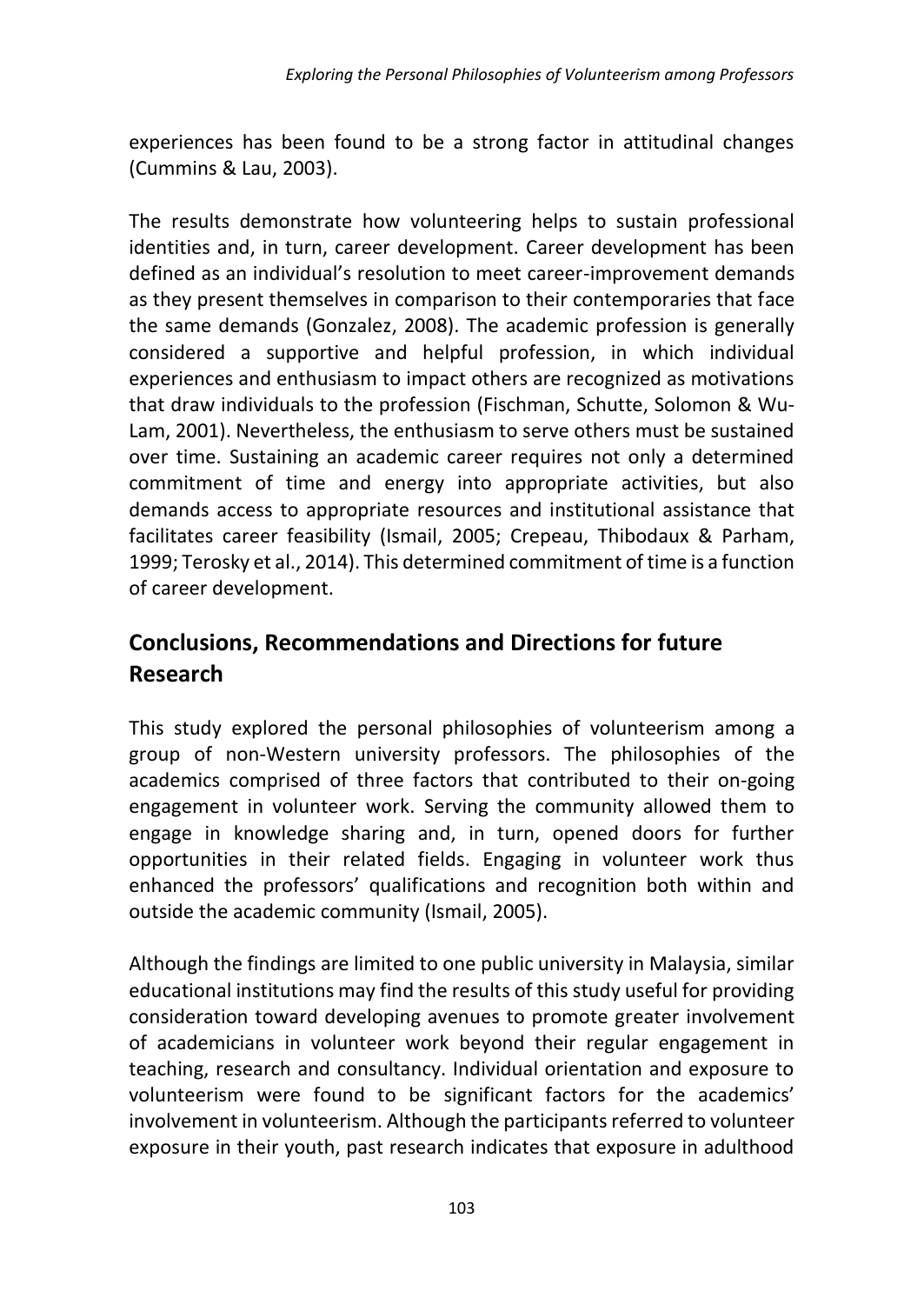can also be an effective socializing agent for involvement in volunteerism (Hill & Kevin, 2013; Johnson et al., 1998). Therefore, policies and programs within universities that foster volunteer interest might encourage young academics to volunteer subsequently contributing to their career development and overall job satisfaction.

The study findings can also begin to address certain misconceptions about faculty members' engagement in volunteer work. It is often assumed that most university professors do not engage in volunteer work due to a growing number of work-related responsibilities (Terosky et al., 2014). However, the study revealed that our professors' religious beliefs, individual orientation and exposure, and work related identities contributed greatly to the meaning they derive from volunteer work. Nonetheless, the professors' engagement in volunteer work is most often directed toward their respective areas of expertise. Consequently, their engagement is often mistaken for 'normal' academic work (Boyle & Sawyer, 2010). Furthermore, time constraints help to explain the professors' limitations of engagement in volunteer work.

This study is not without limitations, in particular, the size of the sample and overall scope limit our ability to generalize beyond the sample and setting studied. On this note, we suggest that future research consider increased sample sizes and broadened methods and settings to explore the dimensions and challenges to engagement in volunteerism among academicians, particularly in other non-Western settings.

# **Acknowledgment**

This work was supported by the Petroleum Technology Development Fund (PTDF) Nigeria.

## **References**

- Askheim, O. P. (2003). Empowerment as guidance for professional social work: An act of balancing on a slack rope. *European Journal of Social Work,* 6 (3), 229-240.
- Bailyn, L. (2003). Academic Careers and Gender Equity: Lessons Learned from MIT. *Gender, Work and Organization,* 10 (2), 137-153.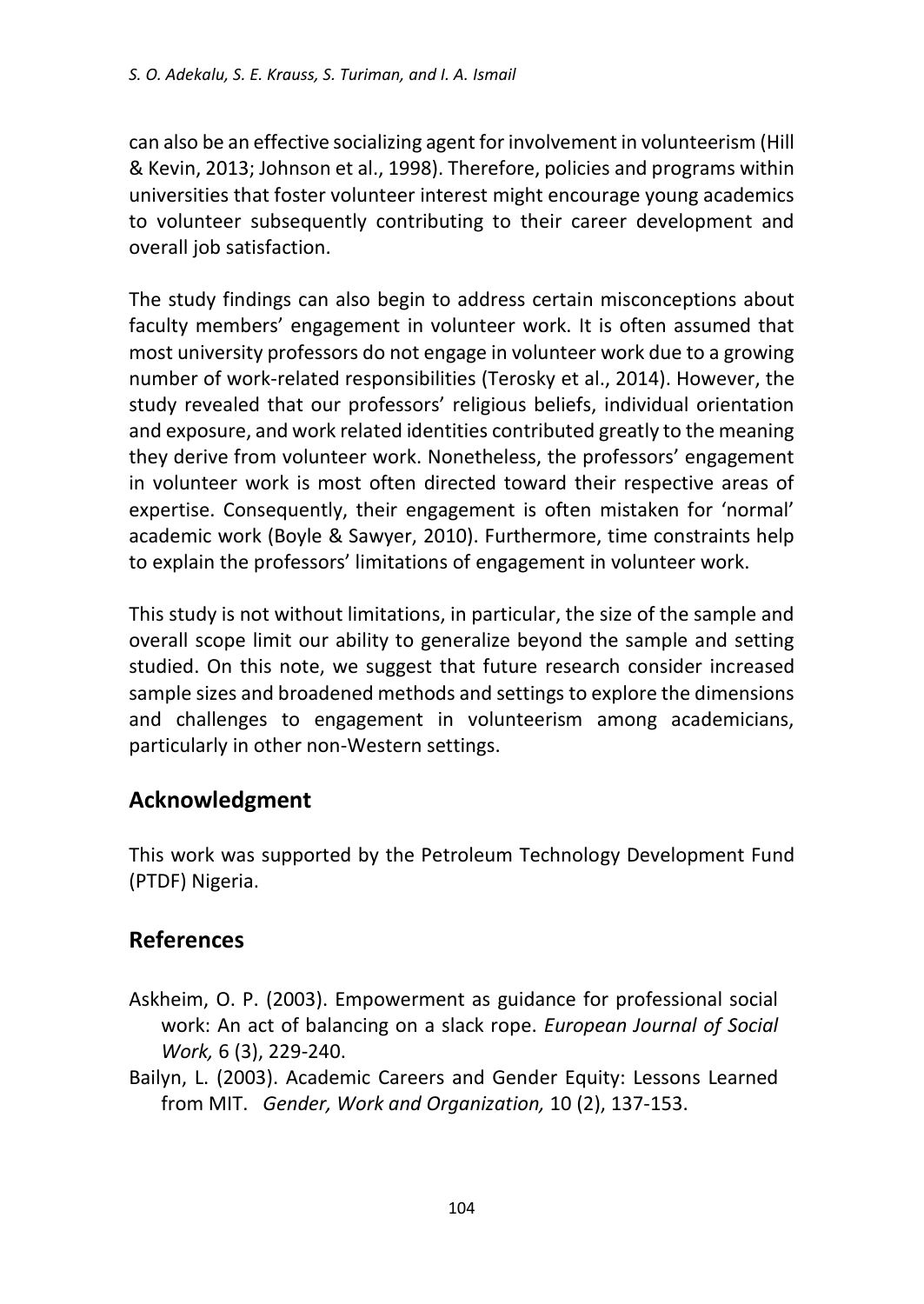- Boyle, M. & Sawyer, J. (2010). Defining volunteering for community campaigns: An exploration of race, self-perceptions, and campaign practices. *Journal of Community Practice,* no. (18), 40-57.
- Clary, E. G. & Miller, J. (1986). Socialization and situational influences on sustained altruism. *Child Development,* no. (57), 1358-1369.
- Crepeau, E. B., Thibodaux, L. & Parham D. (1999). Academic juggling act: Beginning and sustaining an academic career. *American Journal of Occupational Therapy,* no. (53), 25-30.
- Creswell, J. C. (2007). *Qualitative inquiry & research design: Choosing among five approaches*. 2nd ed. Thousand Oaks, CA: Sage.
- Cummins, R. A. & Lau, A. L. D. (2003). Community integration or community exposure, a review to people with an intellectual disability. *Journal of Applied Research in Intellectual Disabilities,* no. (16), 145-157.
- Darwen, J. & Rannard, A. G. (2011). Student volunteering in England: a critical moment. *Education Training,* no. (53), 177-190.
- Eisenberg, N. & Fabes, R. A. (1998). Prosocial Development. In Damon, W. & Eisenberg, N. *Handbook of Child Psychology* eds. 5th ed. Social, emotional and personality development, no. (3), 701-778. New York: Wiley and Sons.
- Fugate, M. & Kinicki, A. J. & Ashforth B. E., (2004). Employability: A psychosocial construct, its dimensions and applications. *Journal of Vocational Behavior,* 65 (1), 14-38.
- Fischman, W., Schutte D., Solomon B. & Wu Lam G. (2001). The development of an enduring commitment to service work. *New Directions for Child and Adolescent Development,* no. (93), 33-44.
- Fletcher, A. C., Elder G. H. & Mekos, D. (2000). Parental influences on adolescent involvement in community activities. *Journal of Research on Adolescence,* no. (10), 29-48.
- Gaskin, K. (2004). *Young people, volunteering and civic service: A review of literature.* London: Institute for Volunteering Research.
- Gerpott, T. J., Domsch, M. & Keller, R.T., (1988). Career Orientations in Different Countries and Companies: An Empirical Investigation of West German, British and US Industrial R&D Professionals. *Journal of Management Studies,* 25 (5), 439-462
- Gonzalez, M. A. (2008). Career maturity: A priority for secondary education. *Electronic Journal of Research in Educational Psychology* 6 (3), 749-772.
- Gran, B. (2006). Public-private obstacles to voluntary service and citizenship. In Williamson, H., Hoskins, B. & Boetzelen, P. *Charting the*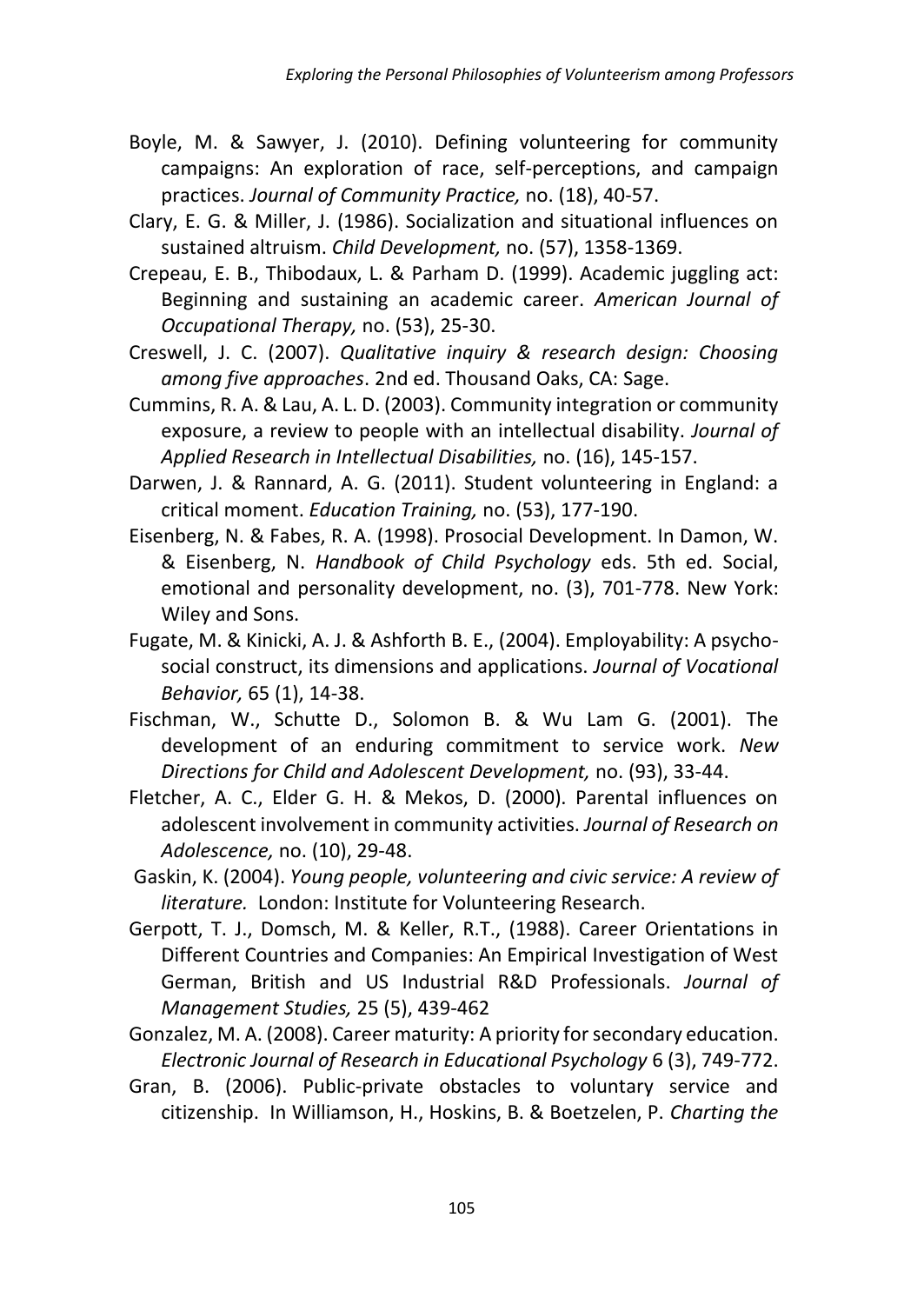*landscape of European youth voluntary activities*, eds. 121-133. Strasburg, France: Council of Europe.

- Greenslade, J. H. & White, K. M., (2002). Beliefs underlying above average participation in volunteerism. *Australian Journal on Volunteering,* no. (7), 29-35.
- Hall, A. (2005). Audience personality and the selection of media and media genres. *Media Psychology,* no. 7: 377-398.
- Hart, D. & Fegley, S. (1995). Altruism and caring in adolescence: Relation to self-understanding and social development. *Child Development,* no. 66: 1347-1359.
- Hill, J. P. & Kevin, R. D. (2013). Religion, Volunteering, and Educational Setting: The Effect of Youth Schooling Type on Civic Engagement. *Journal for the Scientific Study of Religion,* 52 (1), 179-197.
- Holdsworth, C. (2010). Why Volunteer? Understanding Motives for Student Volunteering. *British Journal of Educational Studies* 58 (4), 421-437.
- Huiting, W. (2011). Social impact of volunteerism. *Points of light institute.* Retrieved from

[http://www.pointsoflight.org/sites/default/files/sitecontent/files/soci](http://www.pointsoflight.org/sites/default/files/sitecontent/files/social_impact_of_volunteerism_pdf.pdf) al impact of volunteerism pdf.pdf

- Hunter, K. I. & Linn, M. W. (1980). Psychosocial differences between elderly volunteers and non-volunteers. *International Journal of Aging and Human Development* 12 (3), 205-213.
- Hussin, Z. & Mohd Arshad, M. R. (2012). Altruism as Motivational Factors toward Volunteerism among Youth in Petaling Jaya Selangor. *International Proceedings of Economics Development & Research*, 225- 229.
- Ismail, I. A. (2005). Moving on in academia: exploring the career experiences of professors at a UK university. PhD dissertation., University of Warwick.
- Ismail, I. A., Silong, D. A., Asimiran, S. & Hassan. Z. (2011). Development of educational leadership in Research University through community of practices among professors. *Procedia Social and Behavioral Sciences,*  no. (15), 828-832.
- Jasmin A. S., Turiman S., Hamzat, S. R. & Ismail, I. A. (2015). Why Youths Choose to Become Volunteers: From the Perspective of Belief. *Athens Journal of Social Sciences* 2 (1), 52-64.
- Johnson, M. K., Beebe, T., Mortimer, J. T. & Snyder, M. (1998). Volunteerism in adolescence: A process perspective. *Journal of Research on Adolescence* 8 (3), 309-332.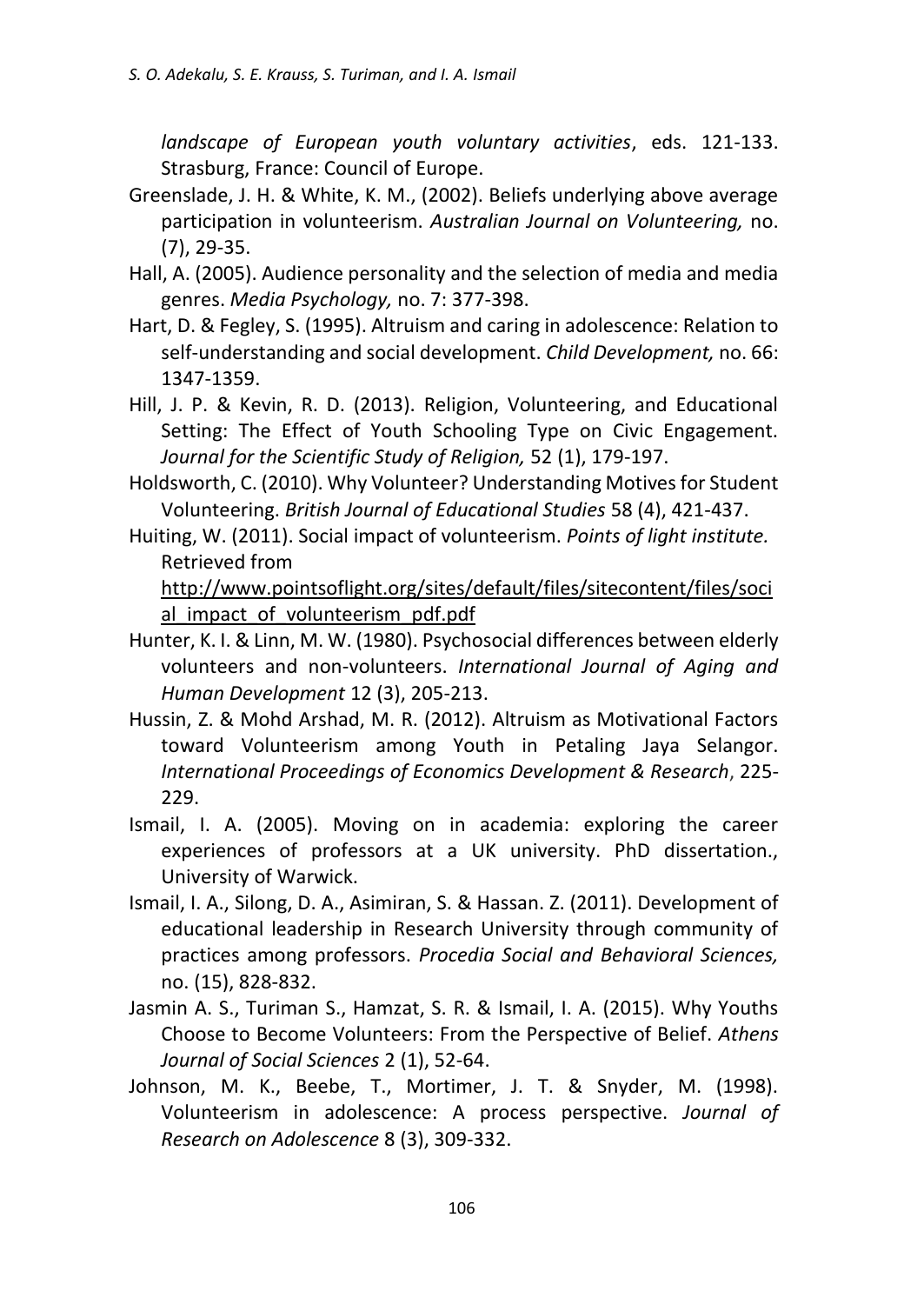- Kogan, M. & Teichler, U. (2007). *Key Challenges to the Academic Profession*. UNESCO Forum for Higher Education, Research and Knowledge: Germany: International Centre for Higher Education Research (INCHER-Kassel),
- Lam, P. Y. (2002). As the flocks gather: How religion affects voluntary association participation. *Journal for the Scientific Study of Religion* 41 (3), 405-422.
- Law, B. M. F. & Shek, D. T. L. (2009). Beliefs about volunteerism, volunteering intention, volunteering behavior, and purpose in life among Chinese adolescents in Hong Kong. *The Scientific World Journal: TSW Child Health & Human Development,* no. (9), 855-856.
- Lee, L. (1998). Change of self-concept in the first year of college life: The effect of gender and community involvement. Unpublished PhD dissertation, University of Hong Kong.
- Maimunah, I. & Roziah, M. R. (2008). Leadership in an Academic Career: Uncovering the Experience of Women Professors. *International Studies in Educational Administration,* 36 (3), 87-103.
- Mark, S. & Allen, M. O. (2008). Volunteerism: Social Issues Perspectives and Social Policy Implications. *Social Issues and Policy Review,* 2 (1), 1-36.
- Mattis, J. S., Jagers, R. J., Hatcher, C. A., Lawhon, G. D., Murphy, E. J. & Murray, Y. F. (2000). Religiosity, volunteerism, and community involvement among African American men: an exploratory analysis. *Journal of Community Psychology* 28 (4), 391-406.
- Merriam, S. B. (1982). Some thoughts on the relationship between theory and practice. In S.B. Merriam, (Ed) Linking philosophy to practice, *New Directions for Continuing Education*, no. (15) 87-91. San Francisco: Jossey-Bass.
- Michael, E. S. (2008). *Social work with volunteers.* Lyceum Books Inc.
- Midgley, J. & Livermore, M. (1998). Social capital and local economic development: Implications for community social work practice. *Journal of Community Practice* 5 (12), 29-40.
- Musick, M. A. & Wilson, J. (2003). Volunteering and depression: the role of psychological and social resources in different age groups. *Journal of Social Science and Medicine* 56 (2), 259-269.
- Nazilah, A., Rozmi, I. & Fauziah I. (2014). The Role of Egoistic Motives for Malaysian College Students' Involvement in Volunteering Activities. *Asian Social Science;* 10 (19), 173-179.
- Neumann, A., Terosky, A. L. & Schell J. (2006). Agents of learning: Strategies for assuming agency, for learning, in tenured faculty careers. In